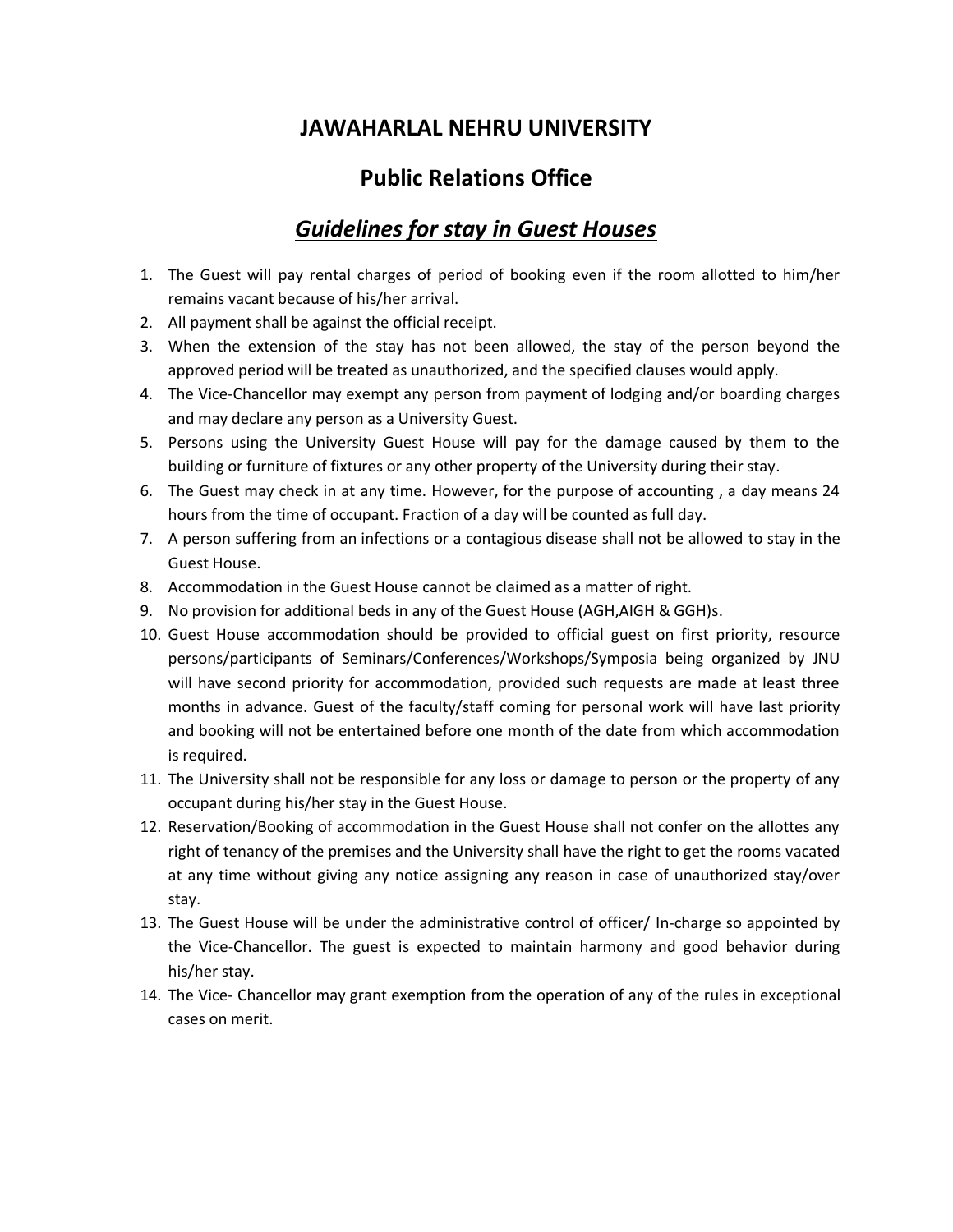#### **ARAVALI GUEST HOUSE:**

There are two categories of guest based on the payment to be made:-

- (1) Official (2) Non-Official
- (1) **Official Guests** are those who come to attend Viva-Voce/FC/EC/Court Meeting of the Boards of Studies of different schools/Selection Committees etc: are complimentary (no rent to be charged). The request for sanction of official status should be routed through the Chairperson and the Dean of the particular School
- (2) **Non-Official Guests** are those who are not covered by the above and who will have to pay full charge for the duration of stay (in no case exceeding 10 days). Beyond 10 days, a gap of 3 days is essential or a double amount of the prevailing room rent would be charged. (Extension will be considered subject to availability of rooms). In case of cancellation, Guest House booking office should be informed at least 7 days in advance otherwise the advance money will be fortified.
- (3) **Rent Free Accommodation** will be given to visiting teams from the UGC, or the HRD Ministry, who have come to evaluate the academic program of the University. The Officers from National Defence Academy and Indian Military Academy visiting JNU regarding getting degree signed will also be treated as Rent Free Guests.
- (4) Block booking of rooms for Seminars will have to be accompanied by a day's rent. The rooms cancellations should be made at least 7 days in advance.

#### **ARAVALI INTERNATIONAL GUEST HOUSE:**

The Guest House is meant to accommodate:

- (1) Long/Short Term International visitors/Collaborators/Researchers/Scholars etc.
- (2) Participants to International Seminar/ Workshops/Symposia/Conference/ Training Programmers organized by the University Schools/Courts/Departments.
- (3) **Duration of stay :-** Ordinarily a person will be allowed to stay for a period of one month. However, under special circumstances he/she may be permitted to stay for maximum period of three months depending on the purpose/nature of his/her stay and availability of rooms in the Guest House, with approval of Rector /Vice- Chancellor.
- (4) **No Official/ Rent free booking is allowed in Aravali International Guest House.**